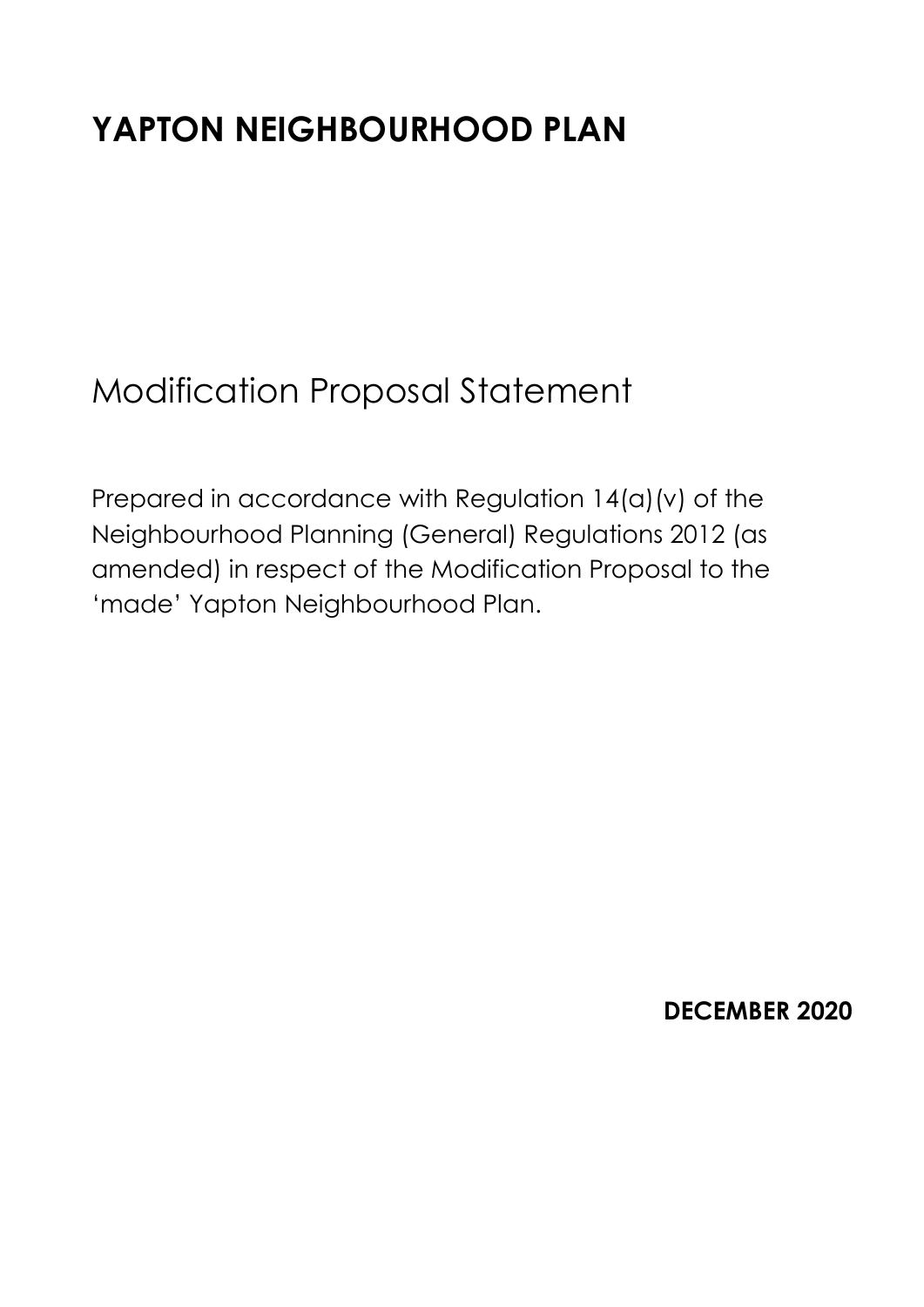# **Table of Contents**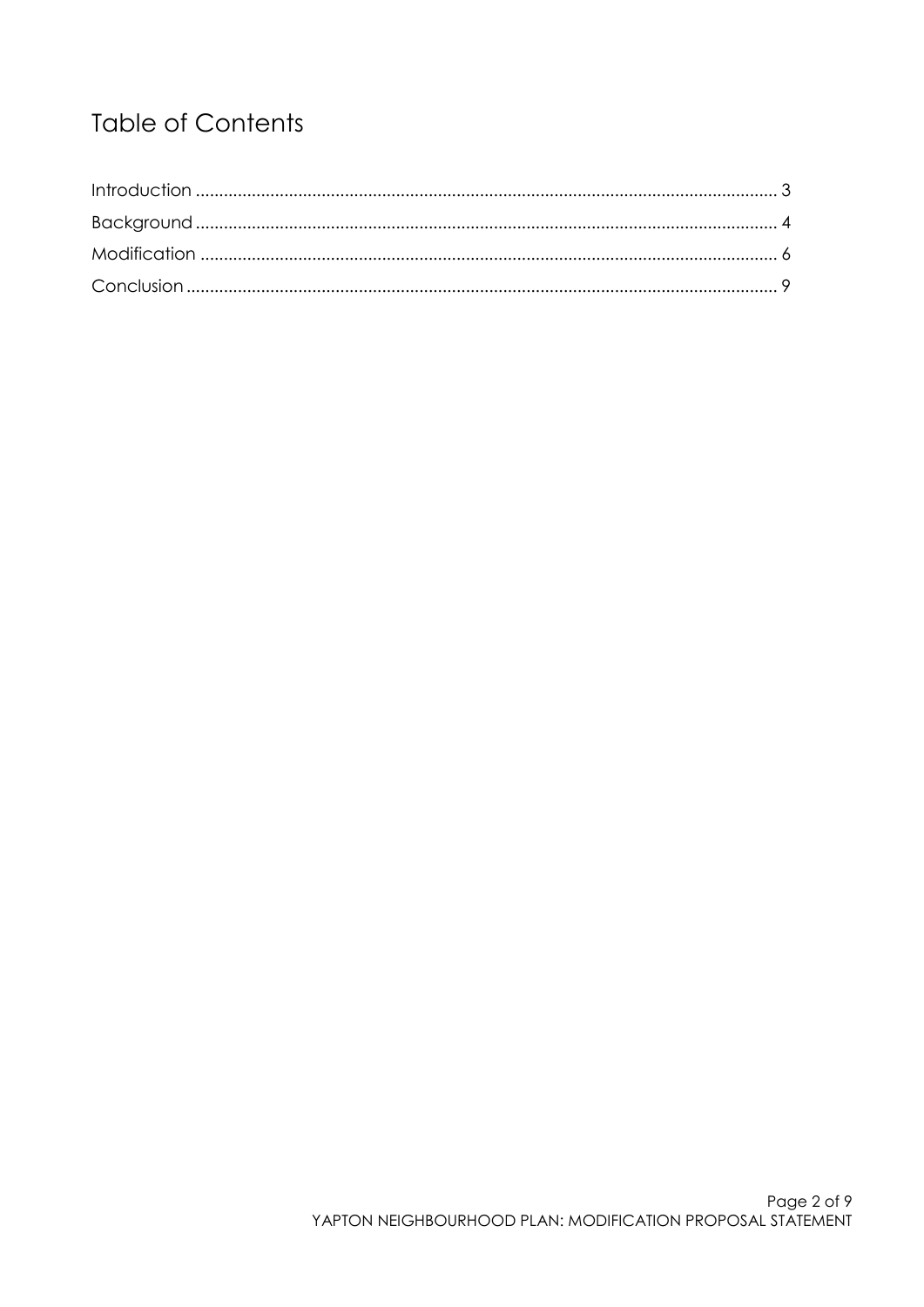#### <span id="page-2-0"></span>**Introduction**

As a 'Qualifying Body', Yapton Parish Council ("the Parish Council") proposes to modify the made Yapton Neighbourhood Plan ("the Made Plan") of 5 November 2014. This Statement is published as part of the 'Pre-submission' consultation on the proposed modified Neighbourhood Plan ("the Modified Plan"). The Modification Proposal is published separately.

In due course, the Modified Plan and this Statement will be finalised and submitted for examination alongside a Basic Conditions Statement and a Consultation Statement, in accordance with the Neighbourhood Planning (General) Regulations 2012 (as amended).

The Parish Council consider that the proposals represent material modifications to the 'Made' Plan, but they are not considered so significant or substantial as to change the nature of the Made Plan. The Local Planning Authority, Arun District Council, is yet to make a formal determination on this matter. However, should the Local Planning Authority agree, the modifications may be made without a referendum in accordance with the Neighbourhood Planning (General) and Development Management Procedure (Amendment) Regulations 2017/1243. Regulation 14 of the amended 2012 Regulations requires:

*"in relation to a modification proposal, a statement setting out whether or not the qualifying body considers that the modifications contained in the modification proposal are so significant or substantial as to change the nature of the neighbourhood development plan which the modification proposal would modify, giving reasons for why the qualifying body is of this opinion".*

This Statement serves this purpose and notes the following additional requirements in the Planning Practice Guidance (PPG):

- *the qualifying body must (at the pre-submission publicity and consultation stage and when the modified plan is submitted to the local planning authority) state whether they believe that the modifications are so significant or substantial as to change the nature of the plan and give reasons*
- *the local planning authority must (when sending the modified plan to the independent examiner) state whether they believe that the modifications are so significant or substantial as to change the nature of the plan and give reasons. The local planning authority must also submit a copy of the original plan to the independent examiner*
- *the qualifying body must decide whether to proceed with the examination after the examiner has decided whether the modifications proposed change the nature of the plan*

In accordance with the requirements of the PPG as stated above<sup>1</sup>, this document is therefore setting out the background reason to this modification, sets out what the modification is and will set out the reasons as to why the Parish Council believe that this modification of the plan is not so significant or substantial as to change the nature of the plan.

 $\overline{a}$ 

<sup>1</sup> Paragraph: 085 Reference ID: 41-085-20180222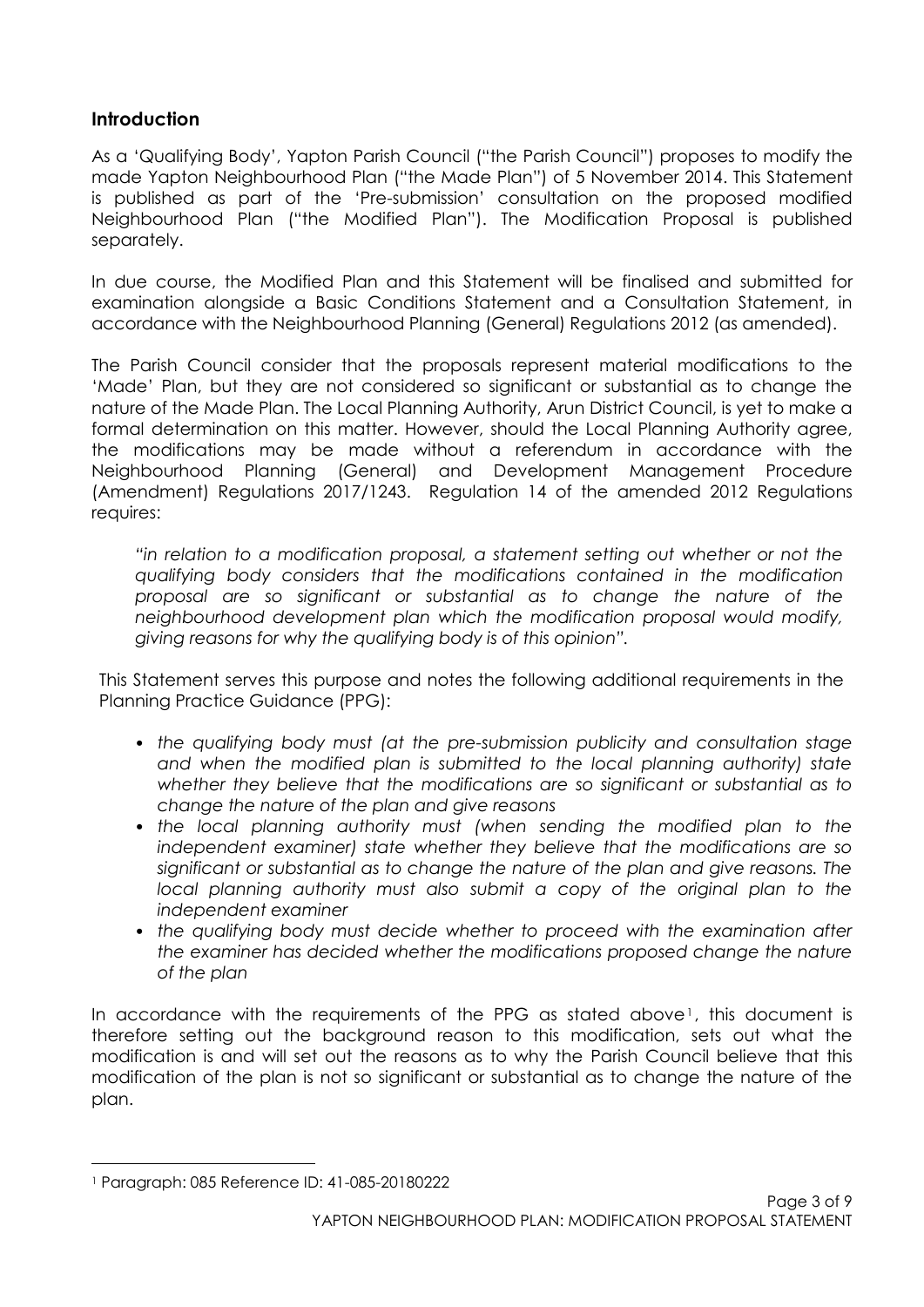#### <span id="page-3-0"></span>**Background**

The 'Made' Plan covers the period 2014 – 2029. The designated neighbourhood area covers the same area as the Parish boundary. On 5 November 2014 it was agreed by Arun District Council to 'make' the Yapton Neighbourhood Plan, following a referendum which took place on Thursday 23 October 2014. The results showed 94.45% of those who voted were in favour of the plan.

There are two primary reasons for the Parish Council proposing to make modifications. Firstly, the revised National Planning Policy Framework (NPPF) of February 2019 has incorporated a previous Written Ministerial Statement of 2016 in respect of maintaining the full weight of 'made' neighbourhood plans in decision making. Paragraph 14 requires that where a neighbourhood plan has been made within two years and has allocated housing land to meets its identified housing requirement, then the presumption in favour of sustainable development of its §11 will not be engaged unless the local planning authority cannot demonstrate a three-year supply of housing land or has failed its housing delivery test.

In this respect, Arun District Council has confirmed that the 'Made' Plan has allocated housing land and met its indicative housing requirement, as identified in the emerging Non-Strategic Sites Development Plan Document. There is therefore no need for the Modified Plan to make provision for new housing allocations, but it will benefit from an additional two years of 'protection' from NPPF paragraph 14 once 'made'.

Secondly, the 'Made' Plan has been used in determining planning applications and in the light of some issues raised the Parish Council considers that policies on design, and other development management matters, requires modifying to more clearly set out the local community's expectations.

In addition to these primary reasons, it is now timely to update the 'Made' Plan to take account of the new Local Plan. The Arun Local Plan 2011-2031 was adopted by Arun District Council on 18 July 2018. Its evidence base informed the preparation of the Made Plan and it recognises the allocations of the Made Plan as a housing commitment. The Local Plan also continues to define Yapton as 'a sustainable village' where new development will occur at strategic housing sites identified in the Local Plan, at locations identified in made neighbourhood plans and within the defined Built Up Area Boundary.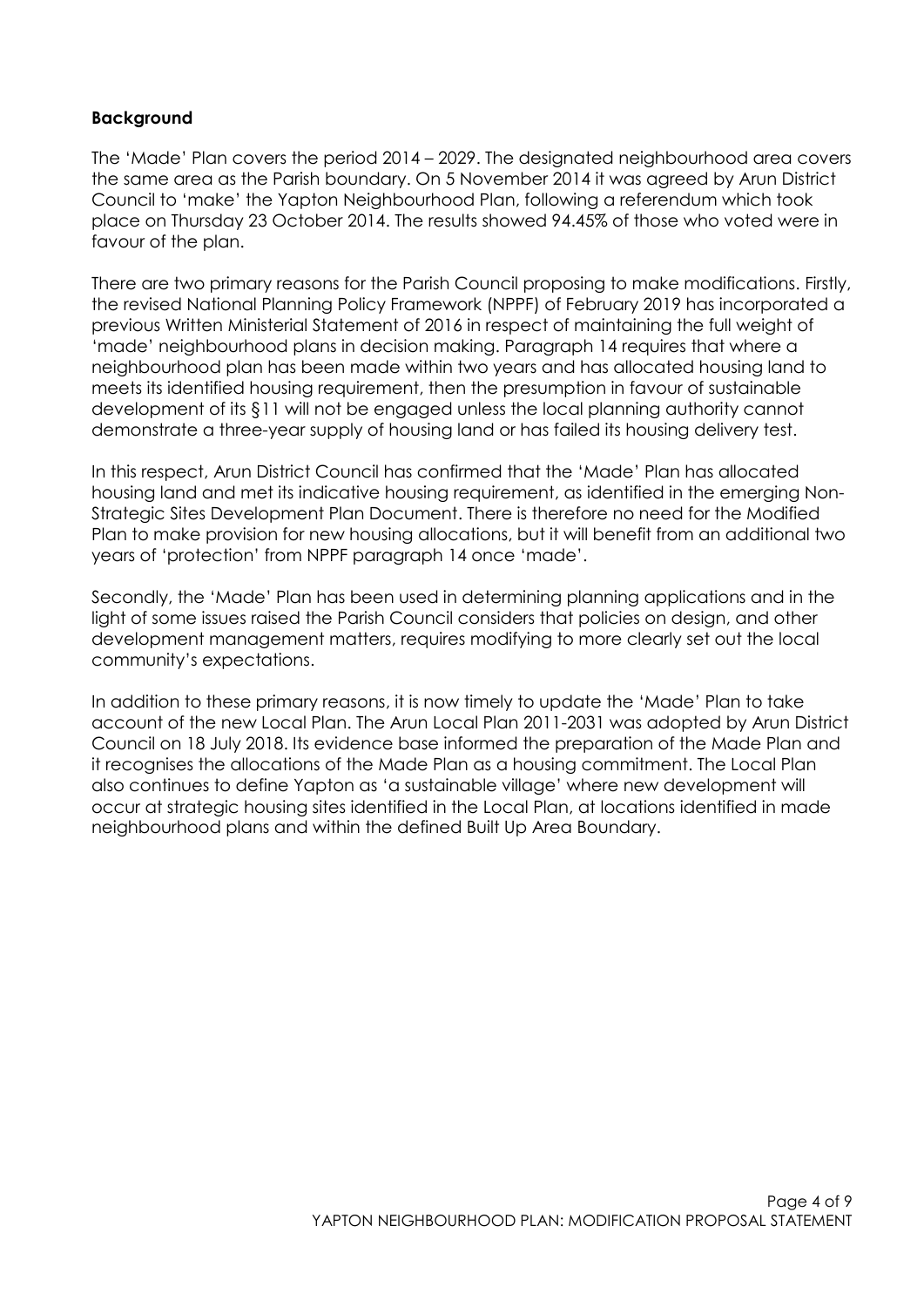## **Modification**

The Parish Council proposed to modify the Made Plan in amending the Built-Up Area Boundary of Policy BB1 to bring it up to date. It will include the Made Neighbourhood and Adopted Local Plan allocations, as well as the recently approved planning applications which meet the indicative housing requirement set out in the emerging Non-Strategic Sites Development Plan Document. It also makes minor amendments to the policy wording to clarify its application. In re-drawing the Yapton Built Up Area Boundary (BUAB), Yapton CE Primary School and playing field and all land at Stakers Farm now fall within the BUAB.

Policy H1 demonstrates that no additional site allocations are necessary to meet the housing requirement, and how the modified Plan meets the housing requirement. However, with the emergence of stronger policies relating to the built environment and design both nationally and at District level it is felt these aspects should be highlighted and reinforced with the proposed modifications.



*Figure 1: Yapton Built-Up Area Boundary*

The Parish consider there is merit in expanding the Plan to include additional policies to ensure sympathetic and sustainable design when considering new developments; whether modifications to existing buildings or new buildings. These being:

 Policy H4 - Quality and Design. Housing should be well designed to meet local needs and respect the character and heritage of the Parish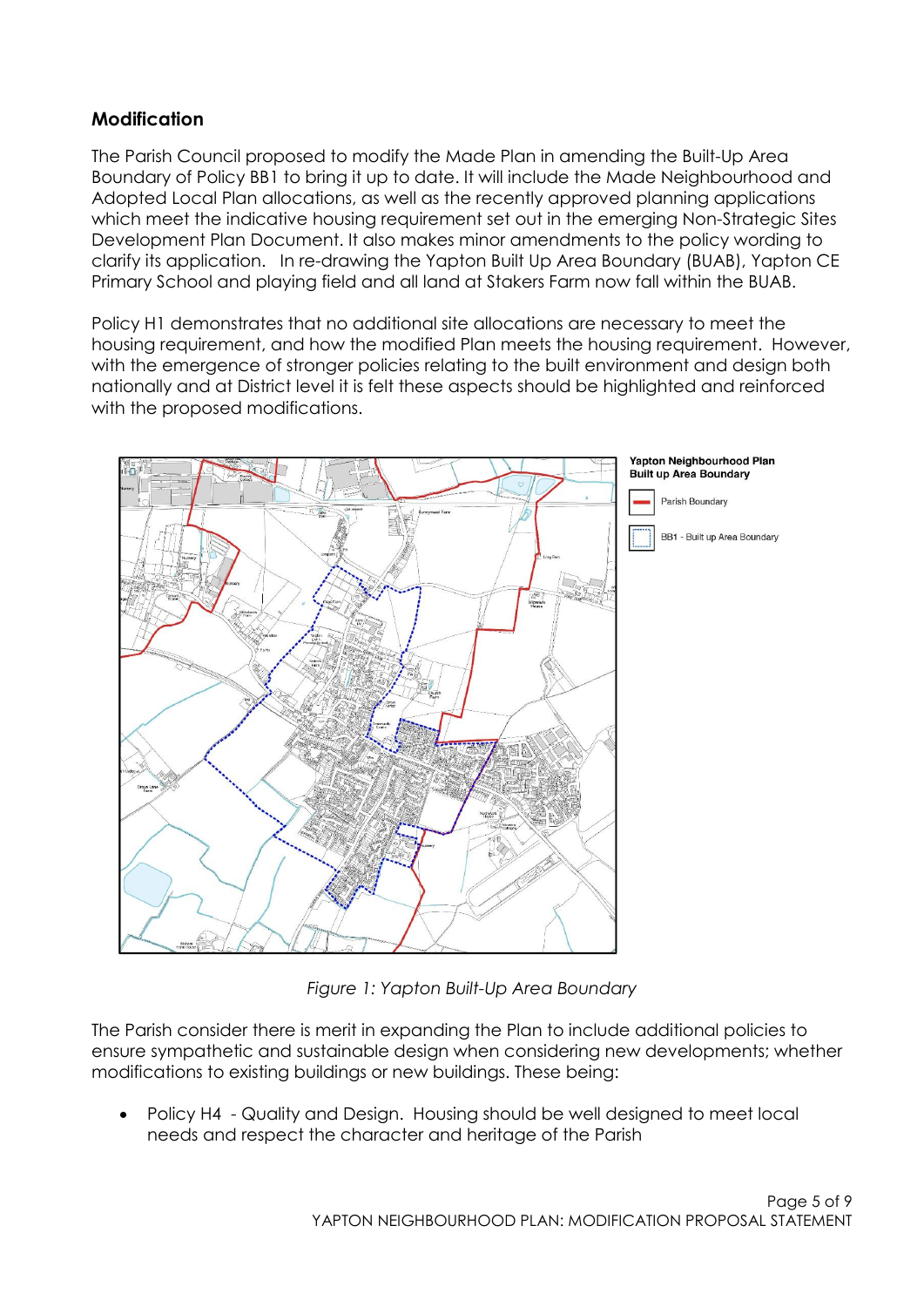- Policy H5 Flood Prevention/Avoidance. As a result of the events of 2012, flooding has been highlighted as a national problem and must be addressed at the design stage, if new developments are to be genuinely sustainable.
- Policy H6 Energy Efficiency/Environmental Sustainability. It is essential that any new developments meet the highest possible standards of environmental and energy efficiency.
- Policy H7 Light Pollution. Yapton has a number of areas where light pollution is minimal and the full night sky can be seen.

The Parish Council also consider that there is merit in modifying:

- Policy E1 to identify the landscape sensitivity of Yapton's rural, agricultural setting and safeguard its value;
- Policy E2 to highlight the significance of new open spaces as a climate change adaptation/biodiversity measure;
- Policy E4 to encourage the retention of trees, hedgerows and verges
- Policy E5 to support 'net gains' in biodiversity in line with the 25-year Natural Environment Plan;
- Policy E6 to extend the Green Infrastructure Network which includes a requirement for proposals to maintain or enhance the connectivity, maintenance and improvement of the Network whilst also identifying where those opportunities are and encourage proposals that create new green infrastructure;
- Policy E7 (including KS1 and KS2) to identify Yapton's community facilities for the purpose of protecting them and encourage proposals to sustain or extend the viable use. The modification will also encourage new community facilities;
- Policy E8 to identify key characteristics of distinct areas (e.g. Conservation Areas, and Flansham and Bilsham hamlets) to encourage specific design proposals.
- Policy E9 the main modification is to designate Bilsham and Flansham as Areas of **Character**
- Policy BE1 to support new business hubs to recognise their value and support their expansion for the purposes of delivering flexible employment floor space; and
- Policy PK1 to improve road safety in Yapton.

The provisions of the Made Neighbourhood Plan policies will continue to apply as demonstrated in the Modification Proposal which accompanies this Statement.

#### <span id="page-5-0"></span>**The 'Change the Nature of the Plan' Test**

The Parish Council considers that, although material, the proposed modifications do not individually or collectively change the nature of the 'Made' Plan.

Policies H4 to H7 are introduced to ensure sympathetic, sustainable design, respond to climate change concerns, and to reflect national and Arun District Council policies.

Policy E1 seeks to highlight not only the importance of protecting the most versatile agricultural land, but in protecting and enhancing the character and qualities of the mainly flat, open landscape dominated by these highly productive arable fields.

In Policy E2, the Parish Council is using the opportunity of the modification to bring the policy up to date with the addition of the Land north of Navigation Drive as a local green space.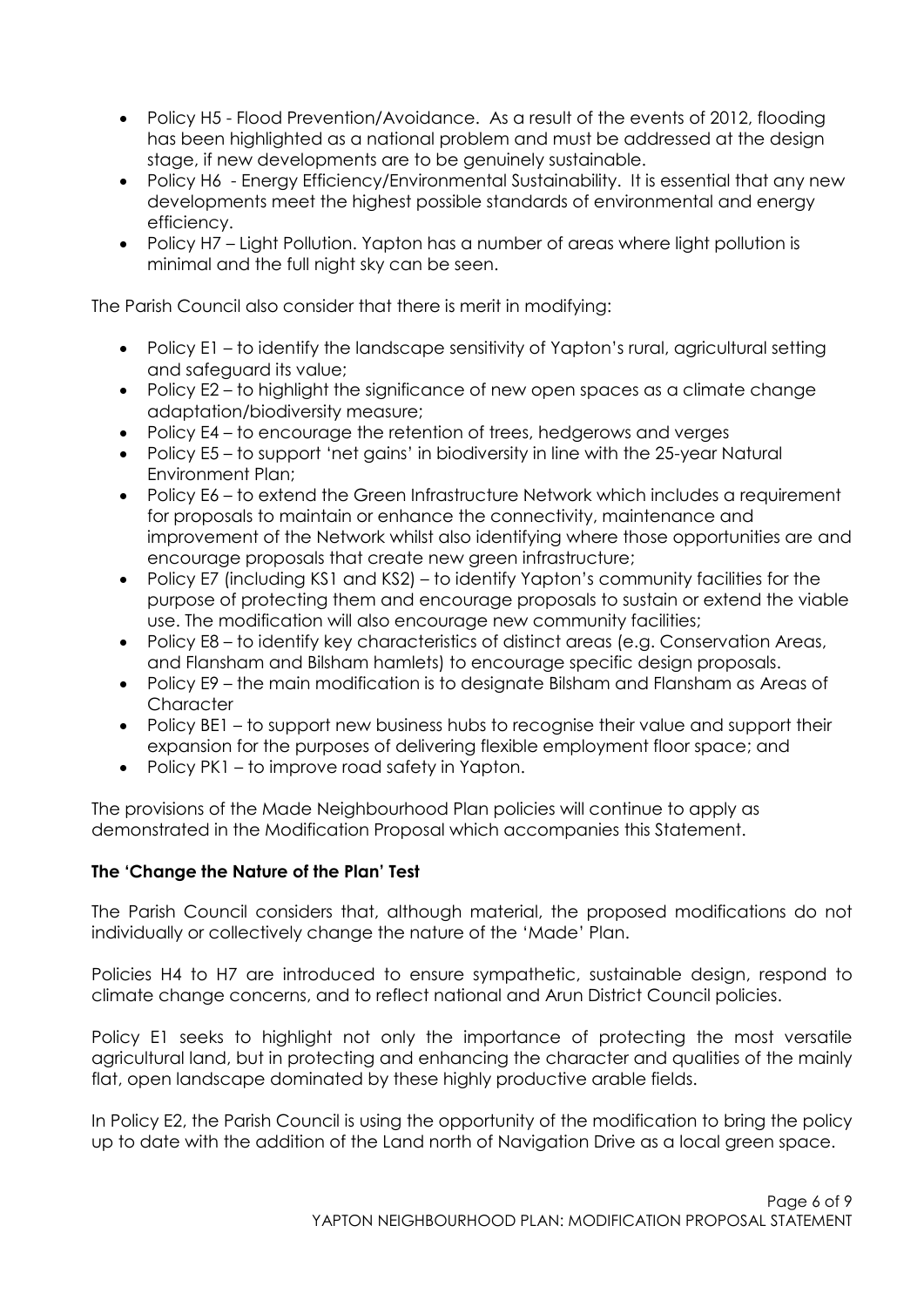In relation to Policy E5, the Parish Council is simply using the opportunity of the modification to bring the policy up to date in relation to the 25-year Natural Environmental Plan.

Policy E6 extends the Green Infrastructure Network established by the Arun Local Plan, by including existing green infrastructure assets missing from the published Yapton Green Infrastructure Network map, that contribute to the Network and identifying opportunities to make the network more inclusive and make new connections. It also clarifies the application of the policy in setting out how development proposals should consider the Network. There is an associated small modification to Policy E10.

Policy E7 (including KS1 and KS2) is also updated in the same spirit, by identifying facilities for the original purpose of the policy – to protect them and encourage proposals to sustain or extend their viable use. Policy wording is amended to clarify its application.

Policy E8 clarifies design principles with regard to the Conservation Areas and designated Areas of Character.

Policy E9 has been modified to designate Bilsham and Flansham as Areas of Character, with justification at Appendix 2.

Policy BE1 has been modified to support new business hubs to recognise their value and support their expansion for the purposes of delivering flexible employment floor space in line with the intention of the original policy, to protect employment in the Parish.

Lastly, Policy PK1 has been modified to improve road safety in Yapton.

The modifications to the policies (and the Proposals Map as necessary) are considered to remain within the spirit and stated intentions of the original policies and thus is not so substantial nor so significant to warrant consideration as a change to the nature of the plan. Arun District Council has not formally confirmed their position in relation to this matter, however early discussions on the proposals of the plan indicate that there are no major objections. The Parish Council hopes to secure the District Council's formal opinion on the 'Change the Nature of the Plan' test in response to the Regulation 14 consultation.

#### **Strategic Environmental Assessment and Habitat Regulations Assessment**

Arun District Council confirmed in its screening opinion that the policies of the Made Plan would not have any significant environmental effects and would therefore not be required to prepare a Strategic Environmental Assessment (SEA) in accordance with the Environmental Assessment of Plans and Programmes Regulations 2004 and European Directive 2001/42/EC.

Similarly, given that the designated neighbourhood area is not in close proximity to any European designated nature sites, Arun District Council also confirmed that a Habitats Regulations Assessment (HRA) of the Made Plan was not required in accordance with the Conservation of Natural Habitats and Wild Flora and Conservation of Habitats and Species Regulations 2010 (as amended) and European Directive 92/43/EEC.

Arun District Council has now re-screened for the need to prepare an SEA and HRA in light of the Modification Proposal, which included consultation with the statutory bodies. It has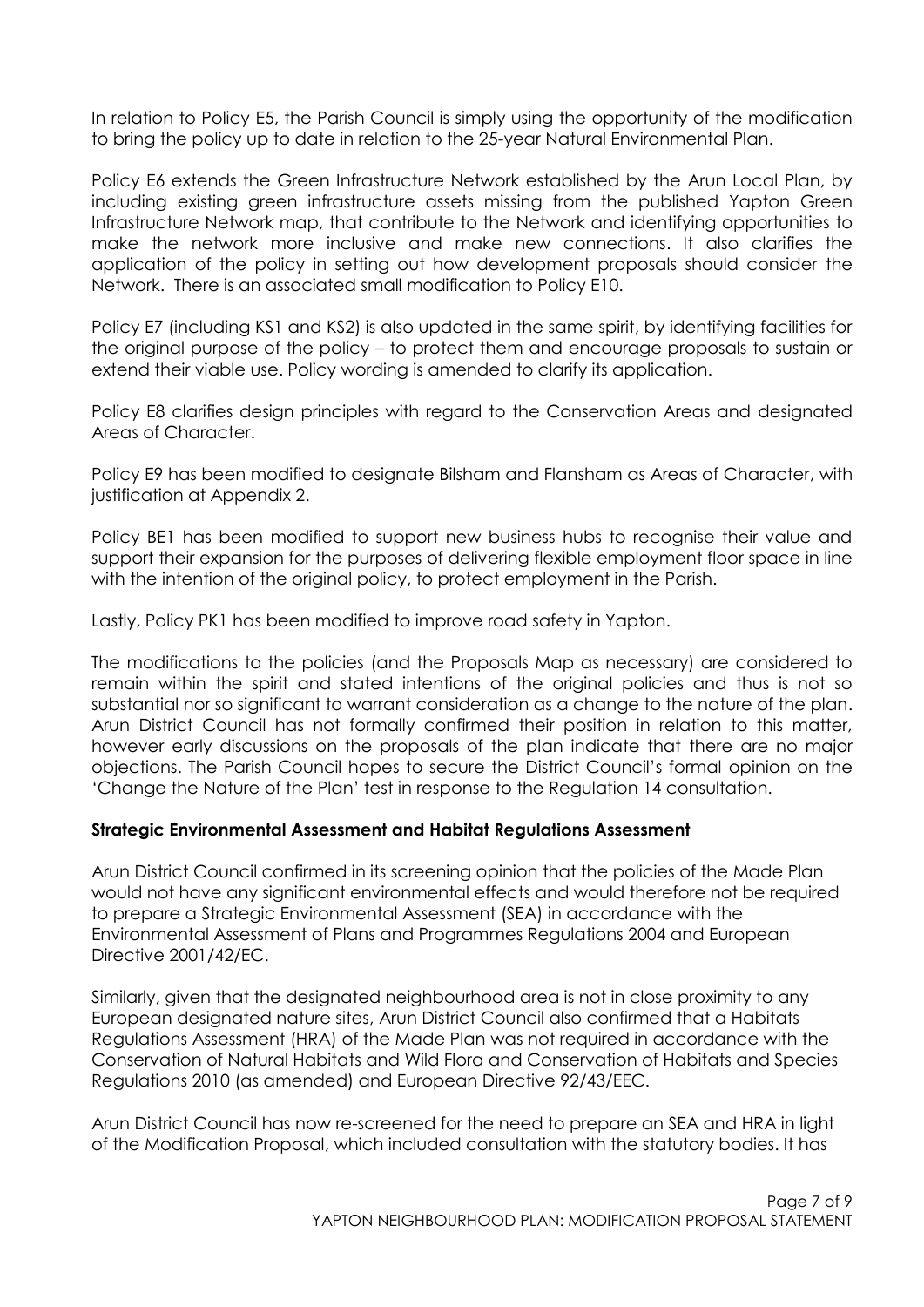<span id="page-7-0"></span>reaffirmed that the proposals do not alter the plan in such a way that would now require an SEA or HRA to be undertaken.